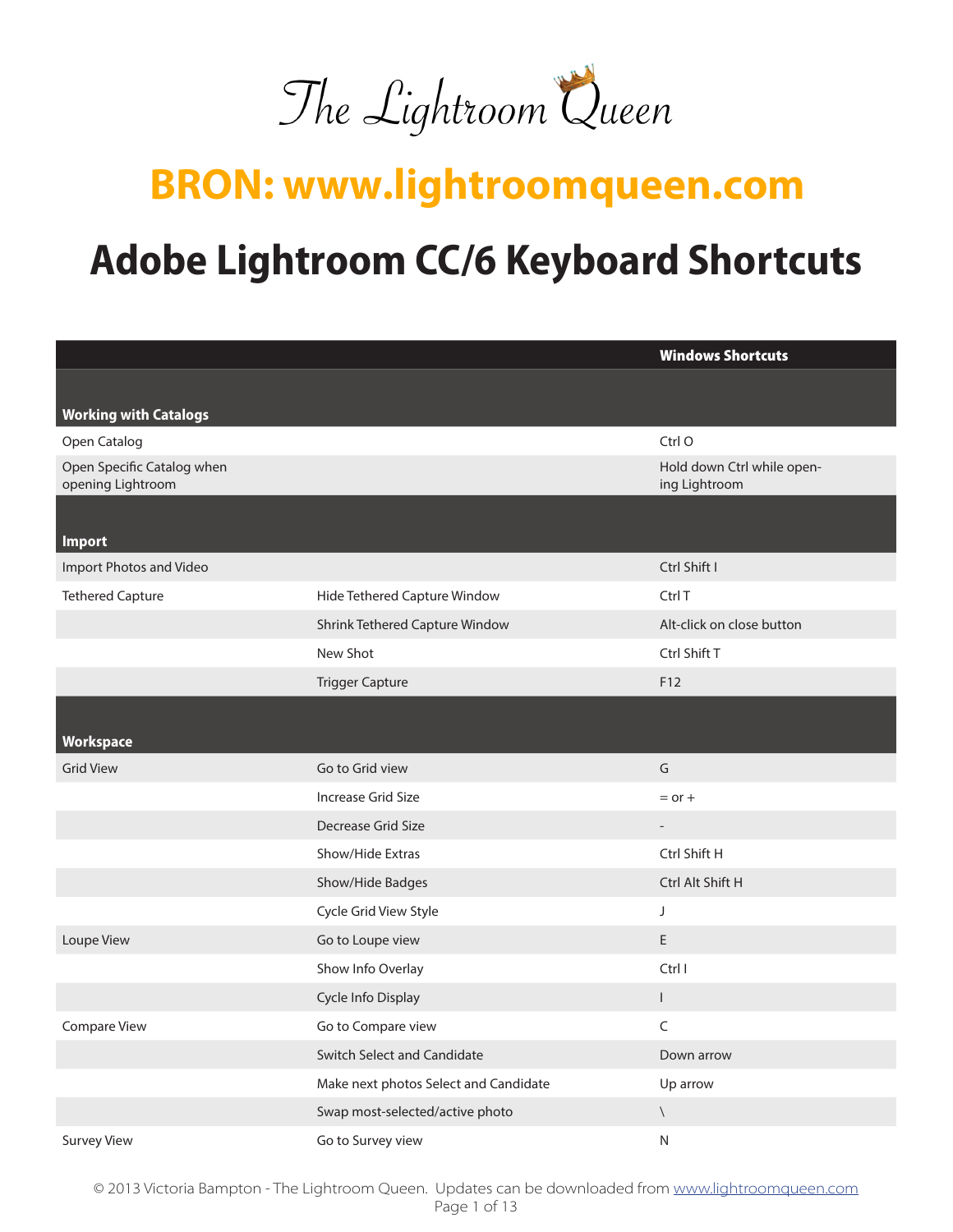|                        |                                    | <b>Windows Shortcuts</b>      |
|------------------------|------------------------------------|-------------------------------|
| Zoom                   | Toggle Zoom View                   | Z                             |
|                        | Zoom In                            | $Ctrl = or +$                 |
|                        | Zoom In Some                       | Ctrl Alt = $or +$             |
|                        | Zoom Out                           | Ctrl-                         |
|                        | Zoom Out Some                      | Ctrl Alt -                    |
|                        | Lock Zoom Position                 | Ctrl Shift $=$                |
|                        | Open in Loupe                      | Enter                         |
| <b>View Options</b>    |                                    | Ctrl J                        |
|                        | Show / Hide Toolbar                | $\top$                        |
| Loupe Overlay          | Show Loupe Overlay                 | Ctrl Alt O                    |
|                        | Choose Layout Overlay Image        | Ctrl Alt Shift O              |
|                        | Options                            | Hold Ctrl key                 |
| Moving between Modules | Library Module                     | G/E/C/N or Ctrl Alt 1         |
|                        | Develop Module                     | D or Ctrl Alt 2               |
|                        | Map Module                         | Ctrl Alt 3                    |
|                        | <b>Book Module</b>                 | Ctrl Alt 4                    |
|                        | <b>Slideshow Module</b>            | Ctrl Alt 5                    |
|                        | Print Module                       | Ctrl Alt 6                    |
|                        | Web Module                         | Ctrl Alt 7                    |
|                        | Go Back to Previous Module         | Ctrl Alt up arrow             |
|                        | Go Back                            | Ctrl Alt left arrow           |
|                        | Go Forward                         | Ctrl Alt right arrow          |
| Panels                 | Expand / Collapse Left Panels      | Ctrl Shift 0 - 9 panel number |
|                        | Expand / Collapse Right Panels     | Ctrl 0-9 panel number         |
|                        | Open/Close All Panels              | Ctrl-click on panel header    |
|                        | Toggle Solo Mode                   | Alt-click on panel header     |
|                        | Open Additional Panel in Solo Mode | Shift-click on panel header   |
|                        | Show / Hide Side Panels            | Tab                           |
|                        | Show / Hide All Panels             | Shift Tab                     |
|                        | Show / Hide Module Picker          | F <sub>5</sub>                |
|                        | Show / Hide Filmstrip              | F <sub>6</sub>                |
|                        | Show Left Panels                   | F7                            |
|                        | <b>Show Right Panels</b>           | F8                            |
| Selections             | Select All                         | Ctrl A                        |
|                        | Select None                        | Ctrl D or Ctrl Shift A        |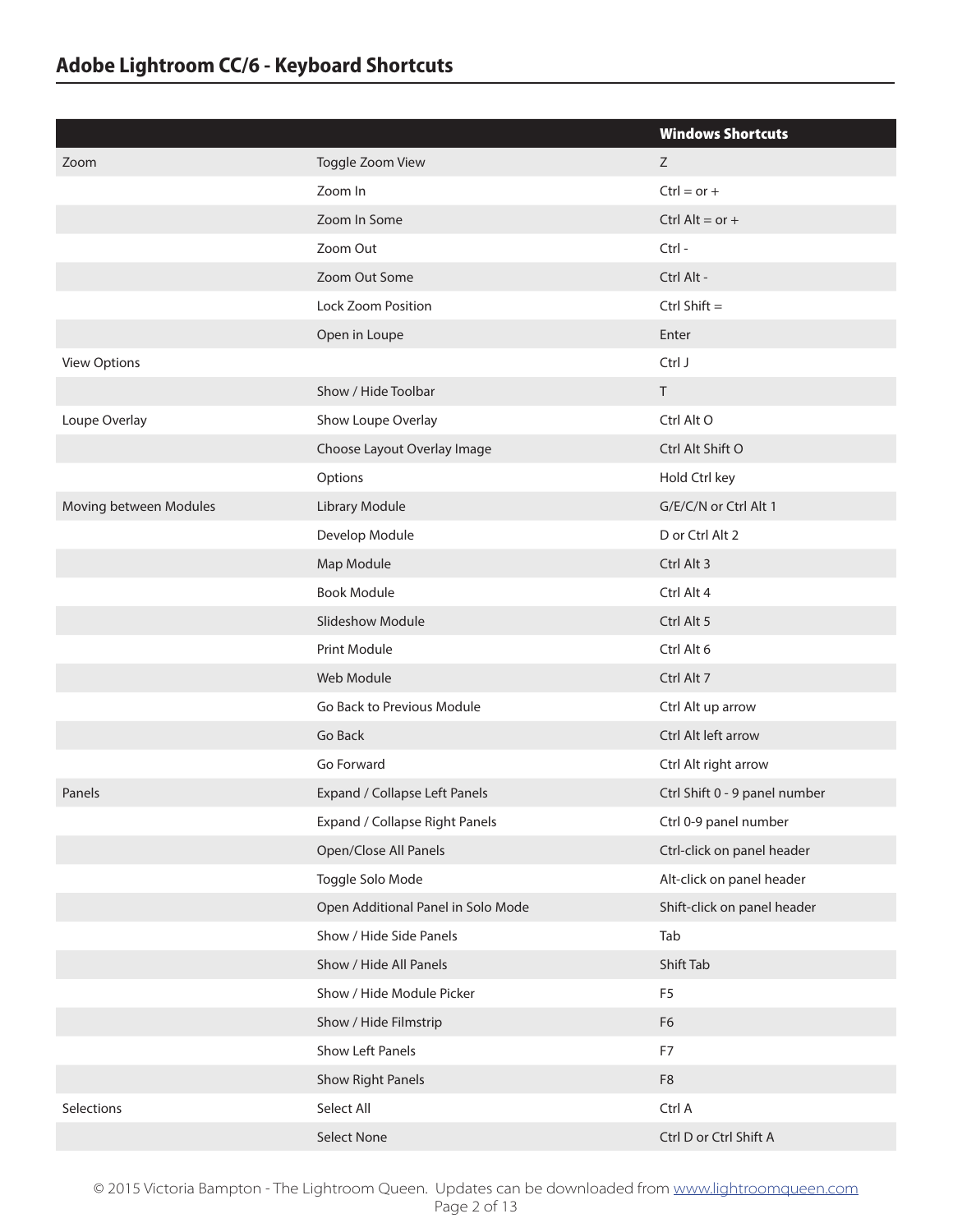|                       |                                       | <b>Windows Shortcuts</b>           |
|-----------------------|---------------------------------------|------------------------------------|
|                       | Select Only Active Photo              | Ctrl Shift D                       |
|                       | <b>Deselect Active Photo</b>          | $\sqrt{\phantom{a}}$               |
|                       | Select Multiple Contiguous Photos     | Shift-click on photos              |
|                       | Select Multiple Non-Contiguous Photos | Ctrl-click on photos               |
|                       | Add previous/next photo to selection  | Shift left/right arrow             |
|                       | Select Flagged Photos                 | Ctrl Alt A                         |
|                       | <b>Deselect Unflagged Photos</b>      | Ctrl Alt Shift D                   |
|                       | Select Rated/Labeled Photo            | Ctrl-click on symbol in Filter bar |
| Moving between photos | Previous Selected Photo               | Ctrl left arrow                    |
|                       | Next Selected Photo                   | Ctrl right arrow                   |
| Screen Mode           | Normal                                | Ctrl Alt F                         |
|                       | <b>Full Screen and Hide Panels</b>    | Ctrl Shift F                       |
|                       | <b>Full Screen Preview</b>            | F                                  |
|                       | Next Screen Mode                      | Shift F                            |
| Lights Out            | Lights Dim                            | Ctrl Shift L                       |
|                       | Next Light Mode                       | $\mathsf{L}$                       |
|                       | Previous Light Mode                   | Shift L                            |
| Secondary Display     | Show Secondary Display                | F11                                |
|                       | <b>Full Screen</b>                    | Shift F11                          |
|                       | Show Second Monitor Preview           | Ctrl Shift F11                     |
|                       | Grid                                  | Shift G                            |
|                       | Loupe - Normal                        | Shift E                            |
|                       | Loupe - Locked                        | Ctrl Shift Enter                   |
|                       | Compare                               | Shift C                            |
|                       | Survey                                | Shift N                            |
|                       | Slideshow                             | Ctrl Alt Shift Enter               |
|                       | Show Filter View                      | Shift \                            |
|                       | Zoom In                               | Ctrl Shift = $or +$                |
|                       | Zoom In Some                          | Ctrl Shift Alt = $or +$            |
|                       | Zoom Out                              | Ctrl Shift -                       |
|                       | Zoom Out Some                         | Ctrl Shift Alt -                   |
|                       | Increase Thumbnail Size               | Shift = $or +$                     |
|                       | Decrease Thumbnail Size               | Shift -                            |
| Hide Lightroom        |                                       |                                    |

Hide Others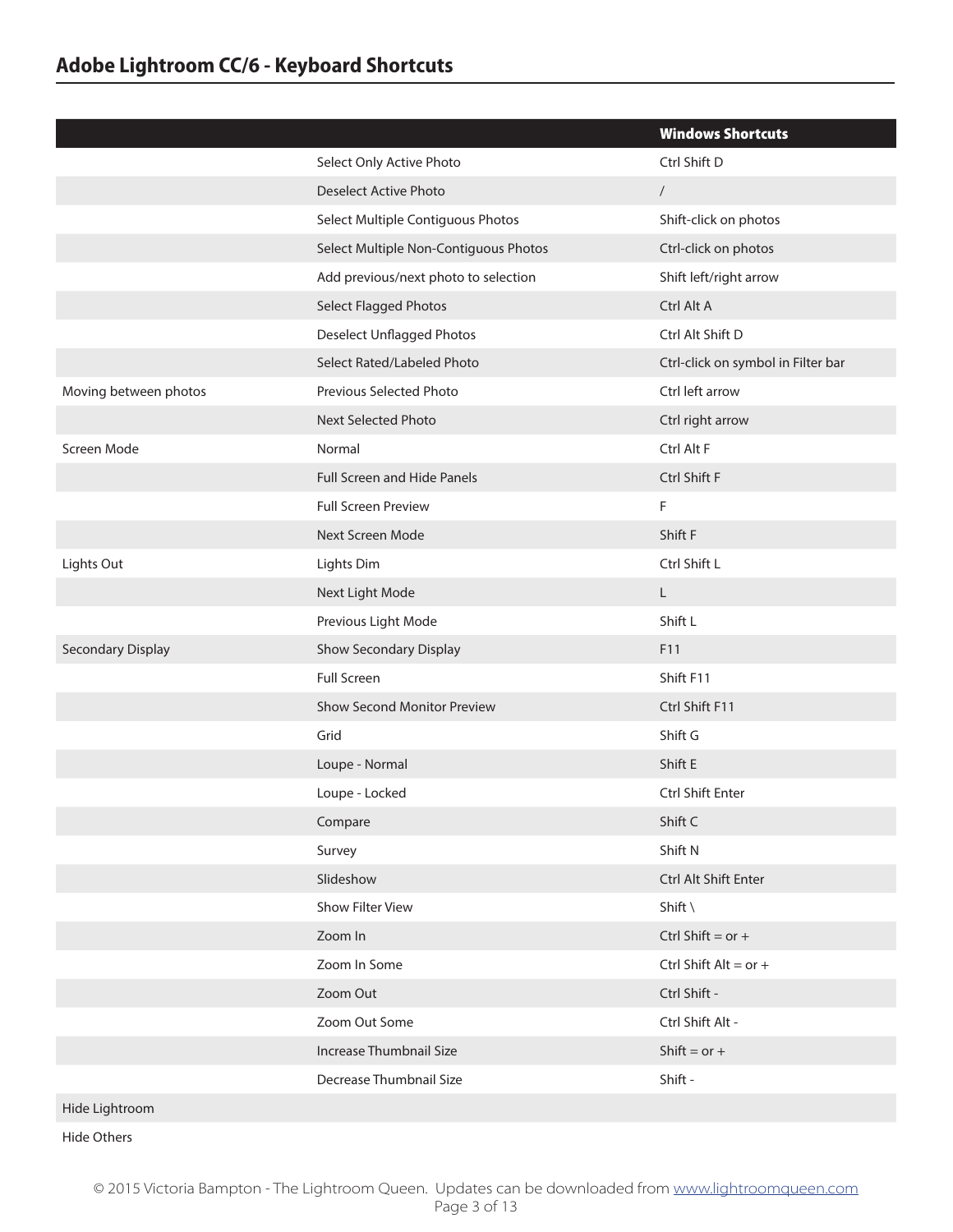|                                 |                                  | <b>Windows Shortcuts</b>                |
|---------------------------------|----------------------------------|-----------------------------------------|
|                                 | Close Window                     |                                         |
|                                 | Close All                        |                                         |
|                                 | Minimize                         |                                         |
|                                 | Minimize All                     |                                         |
| Lightroom Help                  |                                  | F1                                      |
| Current Module Help             |                                  | Ctrl Alt /                              |
| <b>Current Module Shortcuts</b> |                                  | Ctrl /                                  |
| Plug in Manager                 |                                  | Ctrl Alt Shift,                         |
| Preferences                     |                                  | Ctrl,                                   |
| <b>Reset Preferences</b>        |                                  | Hold Alt Shift while starting Lightroom |
| <b>Catalog Settings</b>         |                                  | Ctrl Alt,                               |
| Quit Lightroom                  |                                  | Ctrl Q                                  |
| <b>Library Module</b>           |                                  |                                         |
| Undo/Redo                       | Undo                             | Ctrl Z                                  |
|                                 | Redo                             | Ctrl Y                                  |
| <b>Quick Collection</b>         | Add to Quick Collection          | $\sf B$                                 |
|                                 | Add to Quick Collection and Next | Shift B                                 |
|                                 | Show Quick Collection            | Ctrl B                                  |
|                                 | Save Quick Collection            | Ctrl Alt B                              |
|                                 | <b>Clear Quick Collection</b>    | Ctrl Shift B                            |
|                                 | Set Quick Collection as Target   | Ctrl Alt Shift B                        |
| Folders / Collections           | <b>New Collection</b>            | Ctrl N                                  |
|                                 | New Folder                       | Ctrl Shift N                            |
|                                 | Expand all subfolders            | Alt-click on folder disclosure triangle |
|                                 | Show in Explorer/Finder          | Ctrl R                                  |
| Stacking                        | Group into Stack                 | Ctrl G                                  |
|                                 | Unstack                          | Ctrl Shift G                            |
|                                 | Collapse/Expand Stack            | S                                       |
|                                 | Move to Top of Stack             | Shift S                                 |
|                                 | Move Up in Stack                 | Shift [                                 |
|                                 | Move Down in Stack               | Shift ]                                 |
| Toggle Flag                     | Flagged                          | ${\sf P}$                               |
|                                 | Unflagged                        | $\sf U$                                 |
|                                 | Rejected                         | $\mathsf X$                             |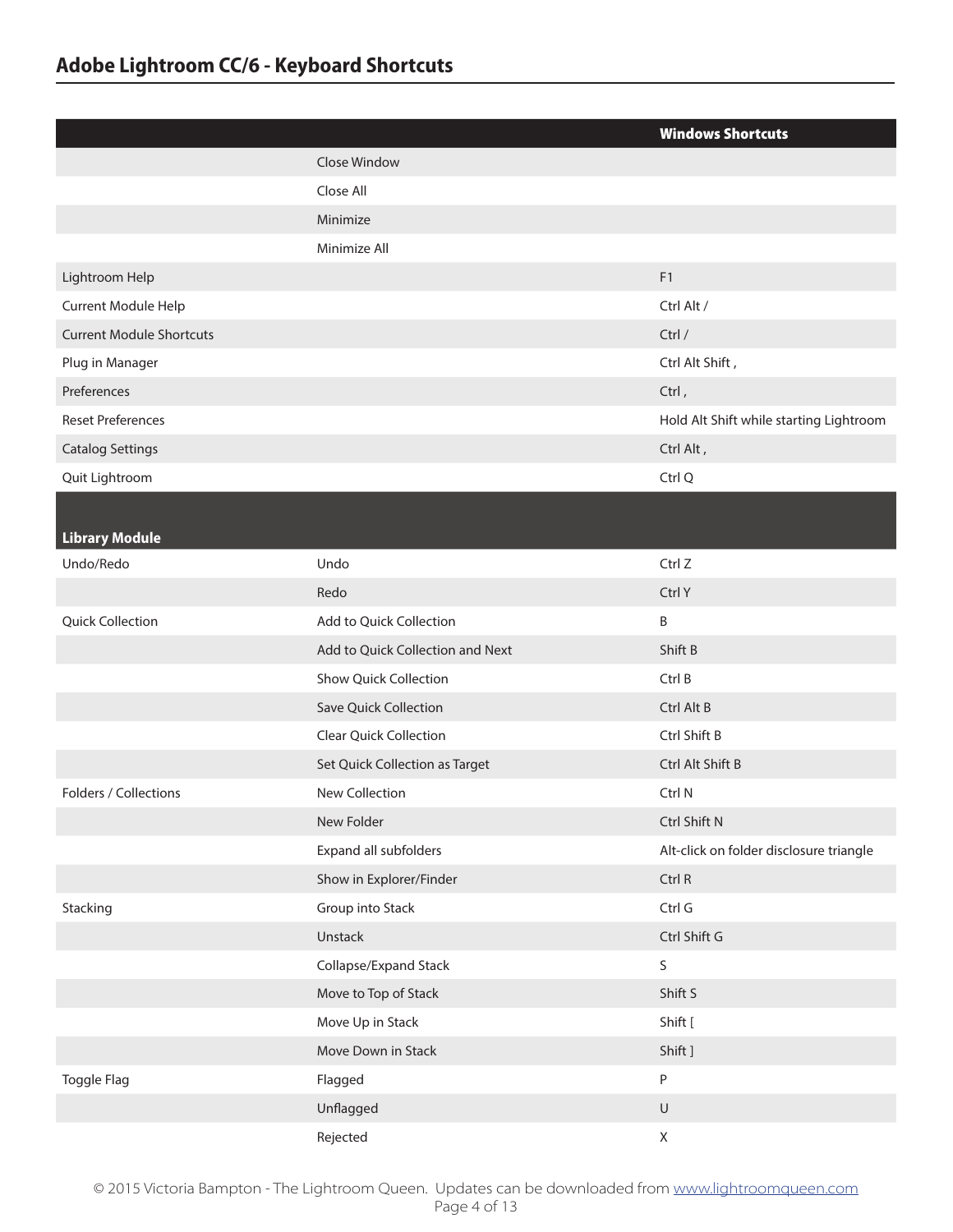|                                  |                                | <b>Windows Shortcuts</b>                               |
|----------------------------------|--------------------------------|--------------------------------------------------------|
|                                  | Toggle Flag                    |                                                        |
|                                  | Increase Flag Status           | Ctrl up arrow                                          |
|                                  | Decrease Flag Status           | Ctrl down arrow                                        |
|                                  | Auto Advance                   | Hold Shift while using P, U,<br>X or turn on Caps Lock |
|                                  | Refine Photos                  | Ctrl Alt R                                             |
| <b>Toggle Rating</b>             | $0 - 5$ stars                  | 0, 1, 2, 3, 4, 5                                       |
|                                  | <b>Decrease Rating</b>         | $\mathbf{r}$                                           |
|                                  | <b>Increase Rating</b>         | 1                                                      |
|                                  | Auto Advance                   | Hold Shift while using 0-5<br>or turn on Caps Lock     |
| Toggle Color Label               | Red, Yellow, Green, Blue Label | $6 - 9$                                                |
|                                  | Auto Advance                   | Hold Shift while using 6-9<br>or turn on Caps Lock     |
| <b>Painter Tool</b>              | <b>Enable Painting</b>         | Ctrl Alt K                                             |
|                                  | Show Keyword Painter           | Hold down Shift                                        |
|                                  | Add Keyword to Painter Tool    | Hold Alt Shift and press 0-9                           |
| Rename                           | Rename Photo                   | F <sub>2</sub>                                         |
| Rotation                         | Rotate Left CCW                | Ctrl [                                                 |
|                                  | Rotate Right CW                | Ctrl ]                                                 |
| Delete                           | Delete Photo                   | <b>Delete</b>                                          |
|                                  | Delete Rejected Photos         | <b>Ctrl Delete</b>                                     |
|                                  | Remove Photo from Catalog      | Alt Delete                                             |
|                                  | Remove and Trash Photo         | <b>Ctrl Alt Shift Delete</b>                           |
| Metadata                         | Copy Metadata                  | Ctrl Alt Shift C                                       |
|                                  | Paste Metadata                 | Ctrl Alt Shift V                                       |
|                                  | Enable Metadata Auto Sync      | Ctrl Alt Shift A                                       |
|                                  | Save Metadata to File          | Ctrl S                                                 |
|                                  | Show Spelling and Grammar      | Mac only                                               |
|                                  | <b>Check Spelling</b>          | Mac only                                               |
| OS Copy/Paste within text fields | Cut                            | Ctrl X                                                 |
|                                  | Copy                           | Ctrl C                                                 |
|                                  | Paste                          | Ctrl V                                                 |
| Keywording                       | Go to Add Keywords field       | Ctrl K                                                 |
|                                  | Change Keywords                | Ctrl Shift K                                           |
|                                  | Set Keyword Shortcut           | Ctrl Alt Shift K                                       |
|                                  | Toggle Keyword Shortcut        | Shift K                                                |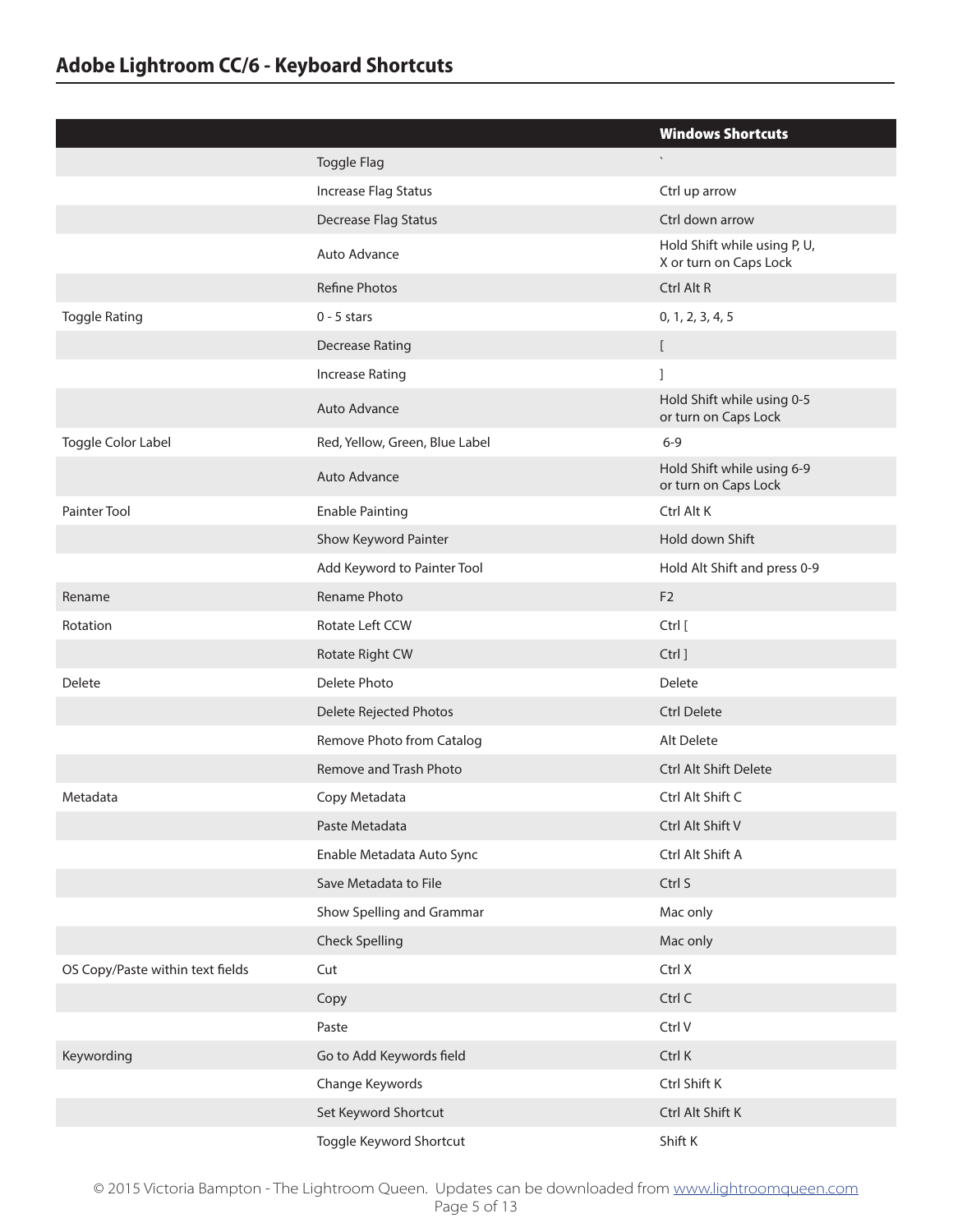|                            |                                         | <b>Windows Shortcuts</b>          |
|----------------------------|-----------------------------------------|-----------------------------------|
|                            | Next Keyword Set                        | Alt <sub>0</sub>                  |
|                            | Previous Keyword Set                    | Alt Shift 0                       |
|                            | Apply Keyword                           | Alt numberpad for 19              |
| Face Recognition           | Faces view                              | $\circ$                           |
|                            | Confirm Suggestion                      | <b>Shift Enter</b>                |
|                            | <b>Activate Text Field</b>              | Shift O                           |
|                            | Select Next Face with text field active | Tab                               |
|                            | Cancel editing name                     | Escape                            |
|                            | Delete Face Region                      | Delete (when text field inactive) |
|                            | Expand/collapse stack                   | S                                 |
|                            | Temporarily expand stack                | Hold S                            |
|                            | Scrub thumbnails in stack               | Hold Alt while mousing over stack |
| Filtering                  | Enable/Disable Filters                  | Ctrl L                            |
|                            | Show Filter Bar                         | $\setminus$                       |
| <b>Text Filters</b>        | <b>Select Text Filter</b>               | Ctrl F                            |
|                            | Starts with                             | + at beginning of word            |
|                            | Ends with                               | + at end of word                  |
|                            | Doesn't Contain                         | ! at beginning of word            |
|                            |                                         |                                   |
| <b>Video Editing</b>       |                                         |                                   |
| Trimming                   | Set In Point                            | Shift I                           |
|                            | Set Out Point                           | Shift O                           |
| Toggle Play/Pause          |                                         | Space                             |
|                            |                                         |                                   |
| <b>Develop Module</b>      |                                         |                                   |
|                            | Go to Develop                           | D                                 |
| Copying, Pasting & Syncing | <b>Copy Settings</b>                    | Ctrl Shift C                      |
|                            | Paste Settings                          | Ctrl Shift V                      |
|                            | Paste Settings from Previous            | Ctrl Alt V                        |
|                            | <b>Sync Settings</b>                    | Ctrl Shift S                      |
|                            | Sync Settings - no dialog               | Ctrl Alt S                        |
|                            | Enable Develop Auto Sync                | Ctrl Alt Shift A                  |
|                            | Match Total Exposures                   | Ctrl Alt Shift M                  |
| Sliders                    | Select next Basic panel slider          |                                   |
|                            | Select previous Basic panel slider      | $\pmb{I}$                         |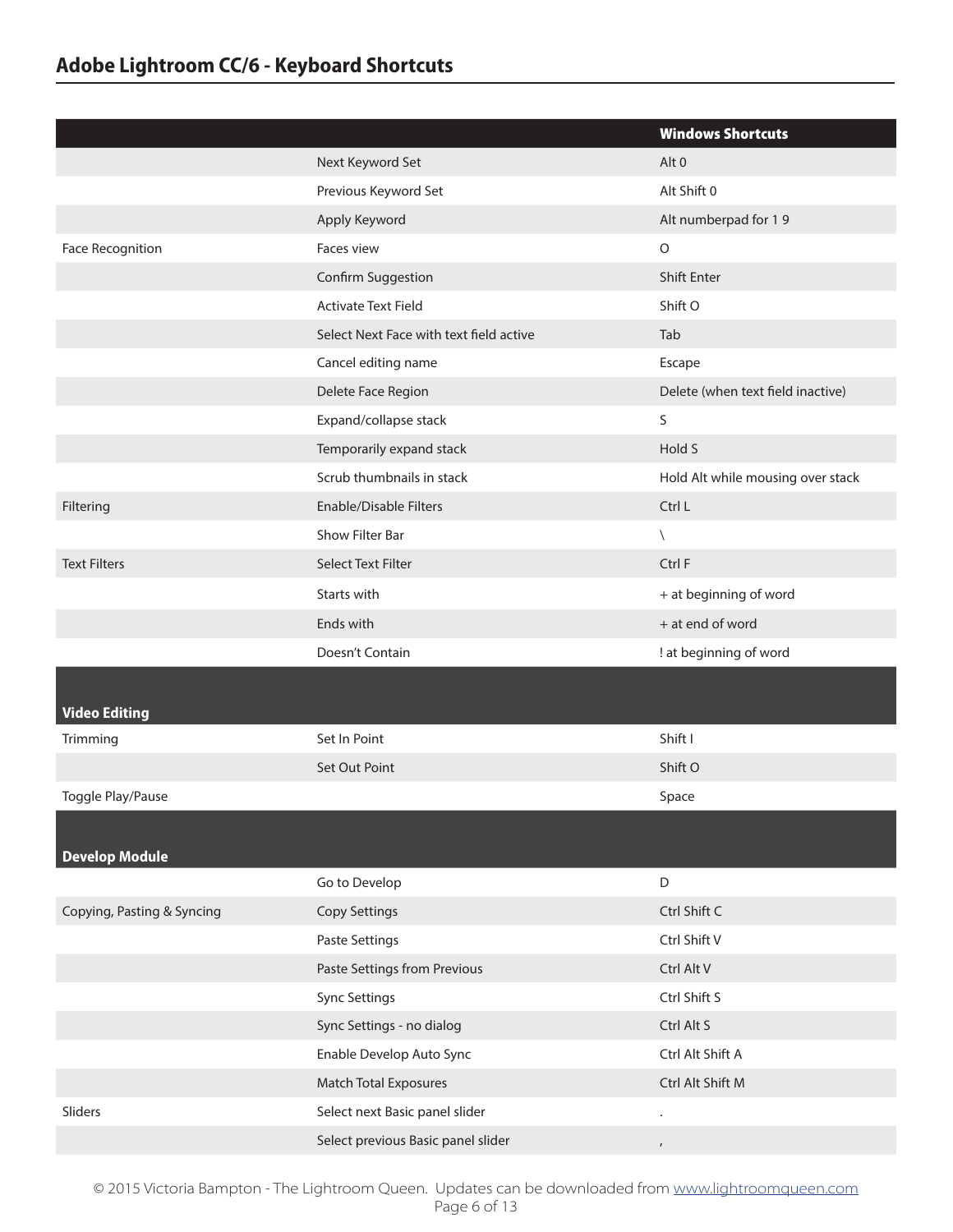|                            |                                                                    | <b>Windows Shortcuts</b>               |
|----------------------------|--------------------------------------------------------------------|----------------------------------------|
|                            | Increase slider value                                              | $=$ or $+$                             |
|                            | Decrease slider value                                              |                                        |
|                            | Move slider value by larger increment                              | Shift while using $=$ or $+$ or $-$    |
|                            | Move slider value by smaller increment                             |                                        |
| Auto                       | Go to White Balance Tool                                           | W                                      |
|                            | Auto White Balance                                                 | Ctrl Shift U                           |
|                            | Auto Tone                                                          | Ctrl U                                 |
|                            | Auto Slider                                                        | Shift double-click on slider label     |
| <b>Black &amp; White</b>   | Toggle Black & White                                               | $\vee$                                 |
| Snapshots & Virtual Copies | Create Snapshot                                                    | Ctrl N                                 |
|                            | Create Virtual Copy                                                | Ctrl'                                  |
| Presets                    | <b>New Preset</b>                                                  | Ctrl Shift N                           |
|                            | New Preset Folder                                                  | Ctrl Alt N                             |
| Before / After Previews    | Toggle Before/After                                                | $\setminus$                            |
|                            | Left / Right                                                       | Y                                      |
|                            | Top / Bottom                                                       | Alt Y                                  |
|                            | Split Screen                                                       | Shift Y                                |
|                            | Copy After's Settings to Before                                    | Ctrl Alt Shift left arrow              |
|                            | Copy Before's Settings to After                                    | Ctrl Alt Shift right arrow             |
|                            | Swap Before and After Settings                                     | Ctrl Alt Shift up arrow                |
| Targeted Adjustment Tool   | <b>Deselect TAT</b>                                                | Ctrl Alt Shift N                       |
|                            | <b>Tone Curve</b>                                                  | Ctrl Alt Shift T                       |
|                            | Hue                                                                | Ctrl Alt Shift H                       |
|                            | Saturation                                                         | Ctrl Alt Shift S                       |
|                            | Luminance                                                          | Ctrl Alt Shift L                       |
|                            | <b>Black &amp; White Mix</b>                                       | Ctrl Alt Shift G                       |
| Lens Corrections           | Apply Upright without clearing Crop/Manual Transforms              | Hold Alt while clicking Upright button |
|                            | Cycle Upright options                                              | Ctrl Tab                               |
|                            | Cycle Upright options without clear-<br>ing Crop/Manual Transforms | Ctrl Alt Tab                           |
| <b>Clipping Indicators</b> | Show Clipping                                                      | J                                      |
|                            | <b>Temporarily Show Clipping</b>                                   | Hold Alt while moving slider           |
| Reset                      | <b>Reset Slider</b>                                                | Double-click on slider label           |
|                            | Reset Group of Sliders                                             | Double-click on group name             |
|                            | Reset All Settings                                                 | Ctrl Shift R                           |
| Cropping                   | Go to Crop Tool                                                    | R                                      |

© 2015 Victoria Bampton - The Lightroom Queen. Updates can be downloaded from [www.lightroomqueen.com](http://www.lightroomqueen.com/) Page 7 of 13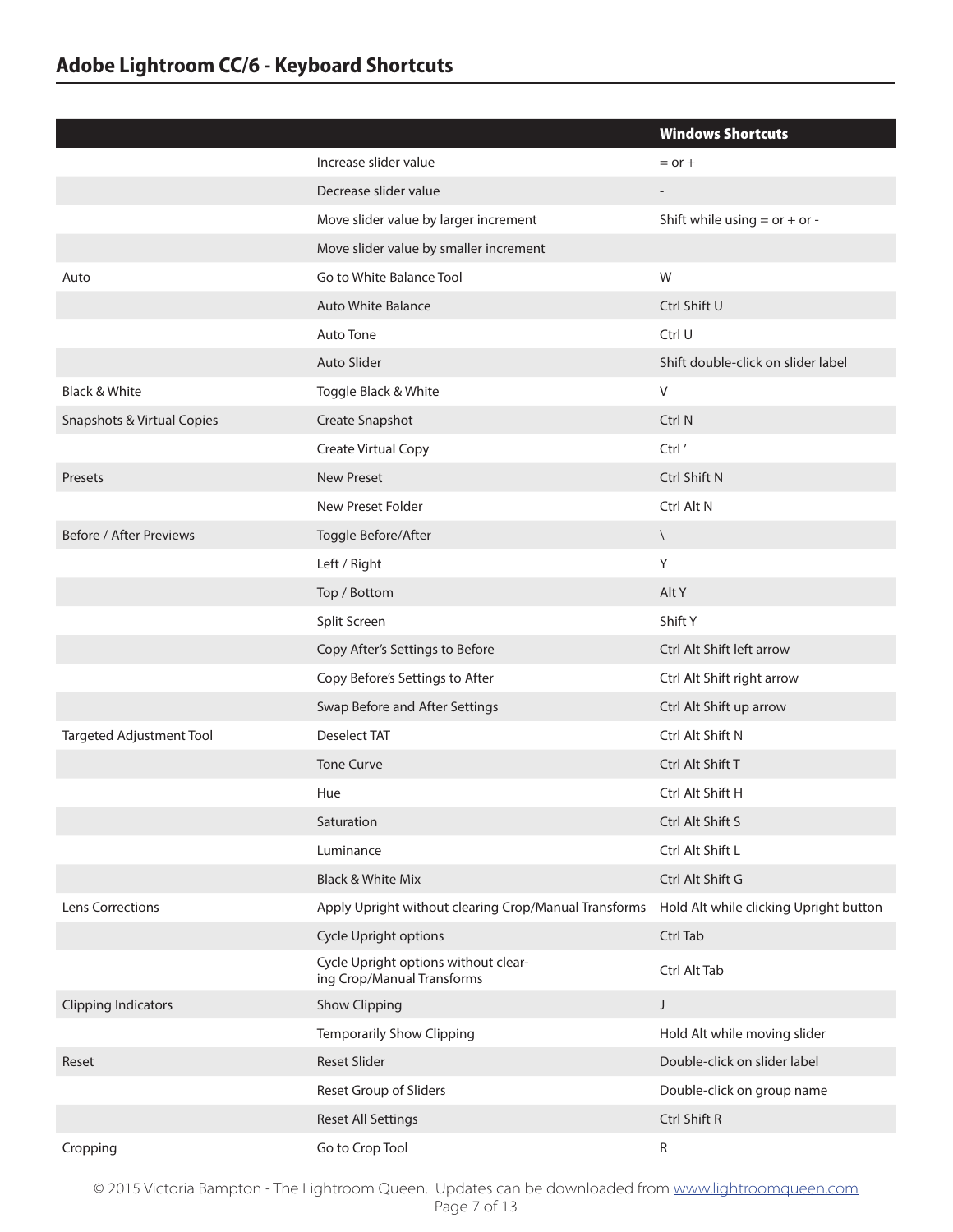|                                                             |                                                                                   | <b>Windows Shortcuts</b>                              |
|-------------------------------------------------------------|-----------------------------------------------------------------------------------|-------------------------------------------------------|
|                                                             | <b>Reset Crop</b>                                                                 | Ctrl Alt R                                            |
|                                                             | Crop As Shot                                                                      | Ctrl Alt Shift R                                      |
|                                                             | <b>Constrain Aspect Ratio</b>                                                     | A                                                     |
|                                                             | Crop to Same Aspect Ratio                                                         | Shift A                                               |
|                                                             | Rotate Crop Aspect                                                                | X                                                     |
|                                                             | Reset Crop to Maximum for new Aspect Ratio                                        | Alt while changing aspect ratio                       |
|                                                             | Crop from Center of Photo                                                         | Alt while dragging                                    |
|                                                             | <b>Rotation Angle Ruler</b>                                                       | Ctrl-click on start and end points                    |
|                                                             | Auto Level                                                                        | Double-click on Angle slider label                    |
|                                                             | Cycle Guide Overlay                                                               | $\circ$                                               |
|                                                             | Cycle Guide Overlay Orientation                                                   | Shift O                                               |
| Spot Removal                                                | Go to Spot Removal                                                                | Q                                                     |
|                                                             | Create New Circle Spot with auto source                                           | Click                                                 |
|                                                             | Create New Circle Spot scale from center                                          | Ctrl Alt while clicking                               |
|                                                             | Create New Circle Spot scale from starting point                                  | Ctrl Shift while clicking                             |
|                                                             | Create New Circle Spot with manual source                                         | Ctrl while click spot and<br>drag to chosen source    |
|                                                             | Create New Brush Spot                                                             | Click and drag                                        |
|                                                             | Create New Brush Spot constrain<br>to horizontal/vertical axis                    | Shift and drag                                        |
|                                                             | Edit Existing connect existing circle spot<br>to new spot, changing to brush spot | Select existing circle spot<br>then Shift and click   |
|                                                             | Toggle Clone/Heal                                                                 | Shift Q                                               |
|                                                             | Select new auto source                                                            | $\sqrt{2}$                                            |
|                                                             | Increase circle spot size                                                         | 1                                                     |
|                                                             | Decrease circle spot size                                                         | L                                                     |
|                                                             | <b>Visualize Spots</b>                                                            | Α                                                     |
|                                                             | Hide Spot Overlays                                                                | H                                                     |
|                                                             | Delete Spot                                                                       | Select Spot then Delete or<br>hold Alt while clicking |
|                                                             | Delete Multiple Spots                                                             | Alt and drag marquee<br>to surround spots             |
| Local Adjustments Brush/Gradu-<br>ated Filter/Radial Filter | Show Overlay                                                                      | $\circ$                                               |
|                                                             | Cycle Overlay Color                                                               | Shift O                                               |
|                                                             | Hide Pins and Bounding Boxes/Lines                                                | н                                                     |
|                                                             | <b>Duplicate Pin</b>                                                              | Ctrl Alt while dragging pin                           |
|                                                             | Delete Pin                                                                        | Select pin then Delete                                |
|                                                             | Increase or decrease Amount slider                                                | Alt click and drag<br>horizontally on pin             |

© 2015 Victoria Bampton - The Lightroom Queen. Updates can be downloaded from [www.lightroomqueen.com](http://www.lightroomqueen.com/) Page 8 of 13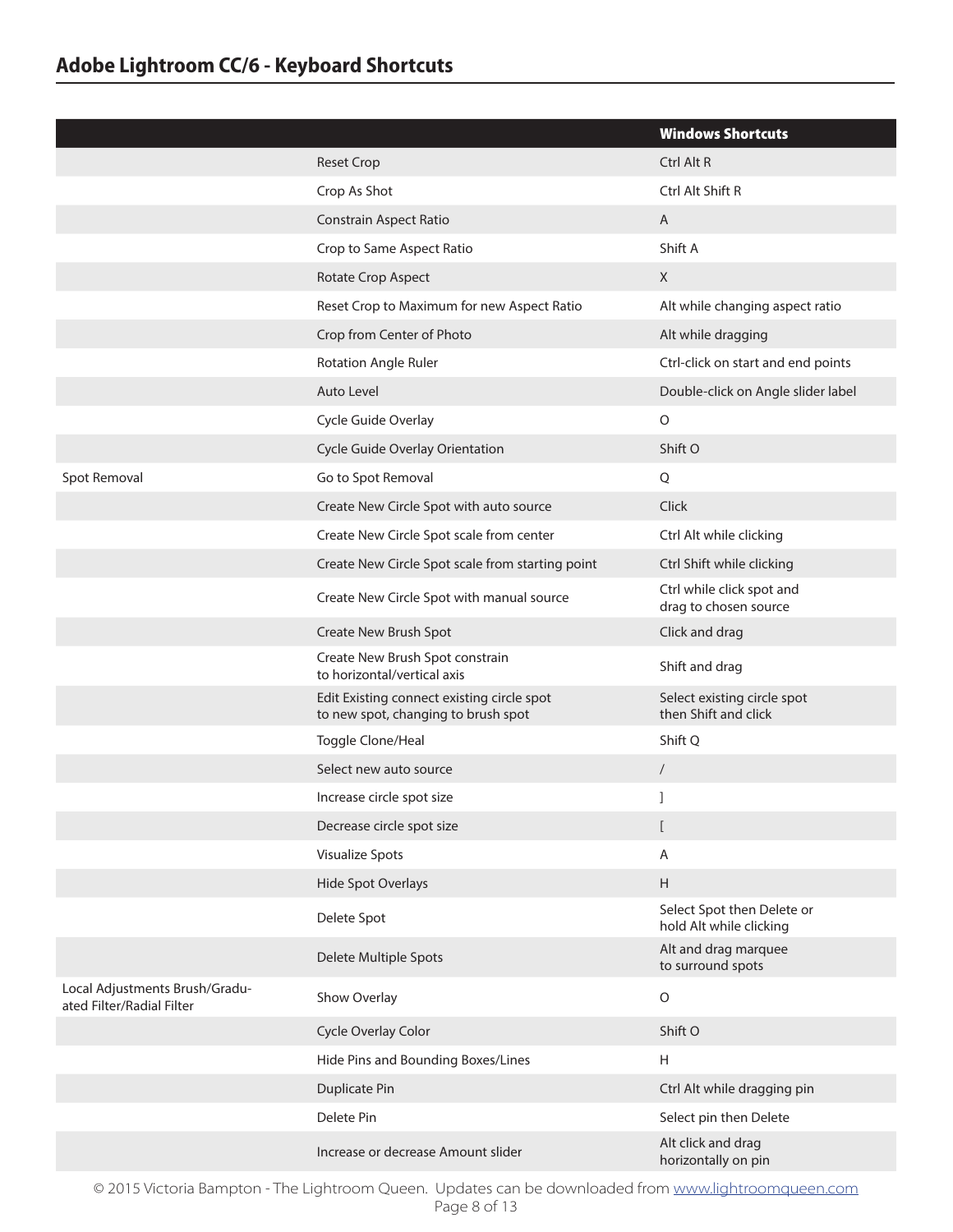|                          |                                                                  | <b>Windows Shortcuts</b>          |
|--------------------------|------------------------------------------------------------------|-----------------------------------|
|                          | Apply & dismiss Radial Filter tool                               | Double-click                      |
| Adjustment Brush         | Go to Adjustment Brush                                           | K                                 |
|                          | Paint brush stroke                                               | Click and drag                    |
|                          | Switch brush A / B                                               | $\sqrt{2}$                        |
|                          | <b>Temporary Eraser</b>                                          | <b>Hold Alt</b>                   |
|                          | Increase brush size                                              | J.                                |
|                          | Decrease brush size                                              | $\overline{a}$                    |
|                          | Increase brush feathering                                        | Shift ]                           |
|                          | Decrease brush feathering                                        | Shift {                           |
|                          | Set Flow value                                                   | $0 - 9$                           |
|                          | Constrain Brush to Straight Line                                 | Shift while clicking or dragging  |
|                          | Confirm brush stroke                                             | Enter                             |
| <b>Graduated Filters</b> | Go to Graduated Filter                                           | M                                 |
|                          | <b>Create New</b>                                                | Click and drag                    |
|                          | Edit Existing extend/contract                                    | Click and drag outer lines        |
|                          | <b>Edit Existing rotate</b>                                      | Click and drag center line        |
|                          | <b>Edit Existing move</b>                                        | Click and drag pin                |
|                          | Constrain Gradient to 90 degrees                                 | Shift while dragging              |
|                          | <b>Graduated Filter Brush</b>                                    | Shift T                           |
|                          | <b>Invert Graduated Filter Mask</b>                              | ' apostrophe                      |
| <b>Radial Filter</b>     | Go to Radial Filter                                              | Shift M                           |
|                          | Create New scaled from center                                    | Click and drag                    |
|                          | Create New scale from starting point                             | Alt while dragging                |
|                          | Create New constrain to circle                                   | Shift while dragging              |
|                          | Create New scale from start-<br>ing point and constain to circle | Alt Shift while dragging          |
|                          | Create New constrain to crop bounds                              | Ctrl double click                 |
|                          | Edit Existing opposite sides move                                | Click and drag edge               |
|                          | Edit Existing selected side moves                                | Alt while dragging edge           |
|                          | Edit Existing constrain to existing aspect ratio                 | Shift while dragging edge         |
|                          | Edit Existing expands 3 nearest sides                            | Alt Shift while dragging edge     |
|                          | Edit Existing maximize to crop bounds                            | Ctrl double click within ellipsis |
|                          | <b>Edit Existing move</b>                                        | Click and drag pin                |
|                          | Radial Filter Brush                                              | Shift T                           |
|                          | Invert Radial Filter Mask                                        | ' apostrophe                      |
| Soft Proofing            | Show/Hide Soft Proof                                             | $\sf S$                           |

© 2015 Victoria Bampton - The Lightroom Queen. Updates can be downloaded from [www.lightroomqueen.com](http://www.lightroomqueen.com/) Page 9 of 13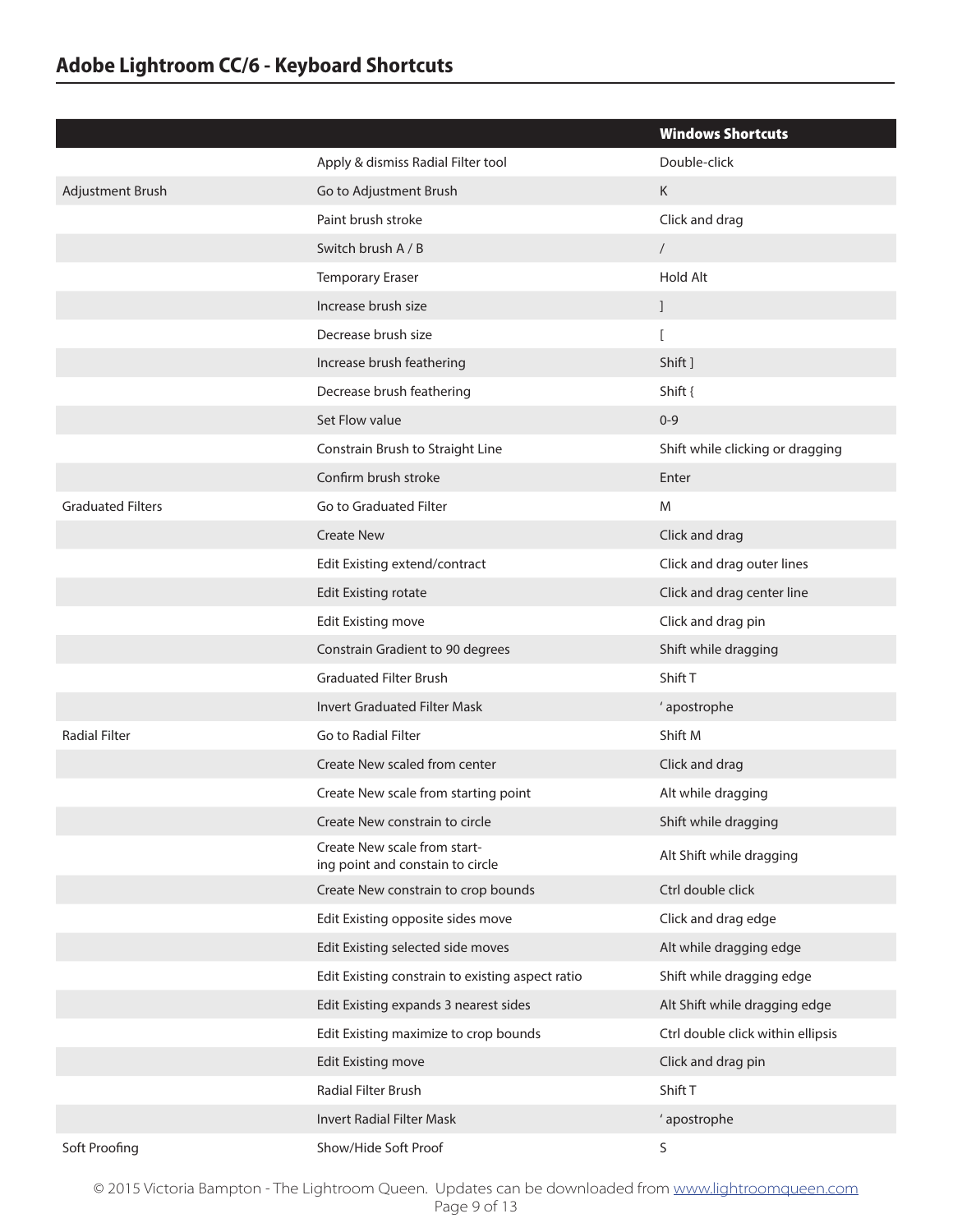|                                               |                                  | <b>Windows Shortcuts</b> |
|-----------------------------------------------|----------------------------------|--------------------------|
|                                               | <b>Destination Gamut Warning</b> | Shift S                  |
|                                               |                                  |                          |
| <b>Photo Merge</b>                            |                                  |                          |
| Merge to HDR                                  | with HDR dialog                  | Ctrl H                   |
|                                               | without HDR dialog               | Ctrl Shift H             |
|                                               | Show overlay                     | $\circ$                  |
|                                               | Cycle overlay colors             | Shift O                  |
| Merge to Panorama                             | with Panorama dialog             | Ctrl M                   |
|                                               | without Panorama dialog          | Ctrl Shift M             |
|                                               |                                  |                          |
| <b>Edit in Photoshop &amp; Other Programs</b> |                                  |                          |
| Edit in                                       | Edit in Photoshop                | Ctrl E                   |
|                                               | Edit in Other Application        | Ctrl Alt E               |
|                                               |                                  |                          |
| <b>Export</b>                                 |                                  |                          |
| Export                                        |                                  | Ctrl Shift E             |
| <b>Export with Previous</b>                   |                                  | Ctrl Alt Shift E         |
| <b>Email Photo</b>                            |                                  |                          |
|                                               |                                  |                          |
| <b>Map Module</b>                             |                                  |                          |
| Previous Photo                                |                                  | Ctrl left arrow          |
| Next Photo                                    |                                  | Ctrl right arrow         |
| Search                                        |                                  | Ctrl F                   |
| Tracklog                                      | Previous Track                   | Ctrl Alt Shift T         |
|                                               | <b>Next Track</b>                | Ctrl Alt T               |
| Delete GPS Coordinates                        |                                  | Backspace                |
| Delete All Location Metadata                  |                                  | Ctrl Backspace           |
| Show Filter Bar                               |                                  | $\setminus$              |
| Show Map Info                                 |                                  | L                        |
| Show Saved Location Overlay                   |                                  | $\hbox{O}$               |
| Lock Markers                                  |                                  | Ctrl K                   |
| Map Style                                     | Hybrid                           | Ctrl 1                   |
|                                               | Road Map                         | Ctrl 2                   |
|                                               | Satellite                        | Ctrl 3                   |
|                                               | Terrain                          | Ctrl 4                   |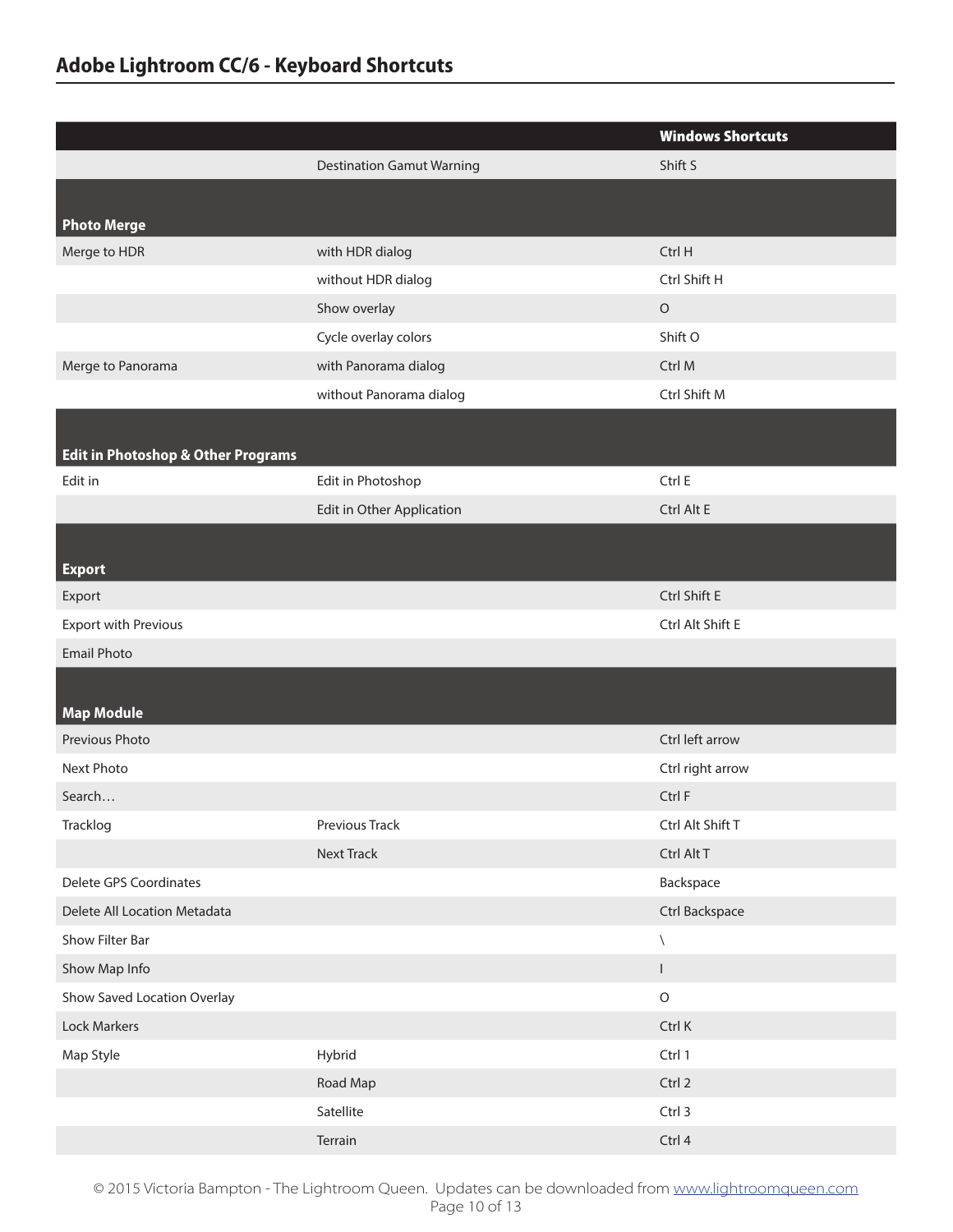|                               |                        | <b>Windows Shortcuts</b>  |
|-------------------------------|------------------------|---------------------------|
|                               | Light                  | Ctrl 5                    |
|                               | Dark                   | Ctrl 6                    |
| Zoom Map                      | Zoom In                | $=$ or $+$                |
|                               | Zoom Out               | $\overline{\phantom{0}}$  |
|                               | Zoom to Selection      | Alt-drag rectangle on map |
| <b>Book Module</b>            |                        |                           |
| Selections                    | Select All Text Cells  | Ctrl Alt A                |
|                               | Select All Photo Cells | Ctrl Alt Shift A          |
| Select Multiple Cells         |                        | Shift-click               |
| Copy/Paste                    | Copy Layout            | Ctrl Shift C              |
|                               | Paste Layout           | Ctrl Shift V              |
| <b>Delete</b>                 | Remove Photo from Page | Backspace                 |
|                               | Remove Page            | Ctrl Shift Backspace      |
| <b>Create Saved Book</b>      |                        | Ctrl S                    |
| Go to                         | Beginning              | Ctrl Shift left arrow     |
|                               | Previous Page          | Ctrl left arrow           |
|                               | Next Page              | Ctrl right arrow          |
|                               | End                    | Ctrl Shift right arrow    |
| Show Header Bar               |                        | $\setminus$               |
| <b>Show Guides</b>            |                        | Ctrl Shift G              |
| Guides                        | Page Bleed             | Ctrl Shift J              |
|                               | <b>Text Safe Area</b>  | Ctrl Shift U              |
|                               | Photo Cells            | Ctrl Shift K              |
|                               | <b>Filler Text</b>     | Ctrl Shift H              |
| Show Info Overlay             |                        | L                         |
| <b>View Options</b>           | Multi-Page View        | Ctrl E                    |
|                               | <b>Spread View</b>     | Ctrl R                    |
|                               | Single Page View       | Ctrl T                    |
|                               | Zoomed Page View       | Ctrl U                    |
|                               | Next View Mode         | $Ctrl = or +$             |
|                               | Previous View Mode     | Ctrl-                     |
|                               | Increase Grid Size     | $=$ or $+$                |
|                               | Decrease Grid Size     | $\overline{\phantom{0}}$  |
| Text Targeted Adjustment Tool | <b>Text Size</b>       | Drag horizontally         |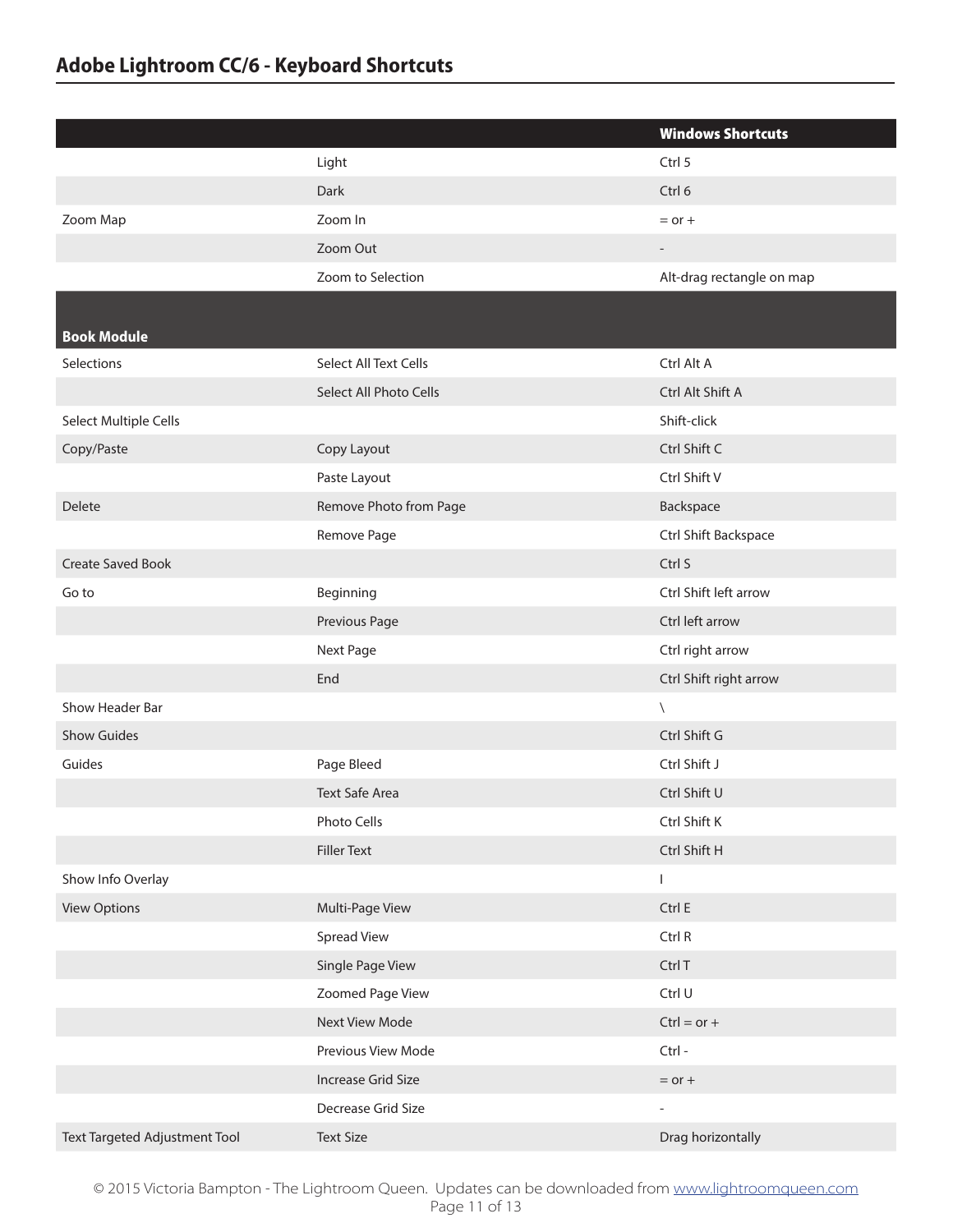|                               |                                 | <b>Windows Shortcuts</b>                             |
|-------------------------------|---------------------------------|------------------------------------------------------|
|                               | Leading/Line Height             | Drag vertically                                      |
|                               | Tracking                        | Ctrl-drag horizontally                               |
|                               | <b>Baseline Shift</b>           | Ctrl-drag vertically                                 |
|                               | Kerning                         | Drag horizontally over cur-<br>sor / insertion point |
|                               | Temporarily deactivate TAT tool | Hold down Alt                                        |
|                               | Exit the TAT tool               | Escape                                               |
|                               |                                 |                                                      |
| <b>Slideshow Module</b>       |                                 |                                                      |
| Impromptu Slideshow           |                                 | <b>Ctrl Enter</b>                                    |
| New Template                  |                                 | Ctrl N                                               |
| New Template Folder           |                                 | Ctrl Shift N                                         |
| <b>Create Saved Slideshow</b> |                                 | Ctrl S                                               |
| Go to                         | <b>Next Slide</b>               | Right arrow                                          |
|                               | Previous Slide                  | Left arrow                                           |
| Show Header Bar               |                                 | $\setminus$                                          |
| Show / Hide Guides            |                                 | Ctrl Shift H                                         |
| Run Slideshow                 |                                 | Enter                                                |
| Pause Slideshow               |                                 | Space                                                |
| <b>End Slideshow</b>          |                                 | Escape                                               |
| Export                        | PDF Slideshow                   | Ctrl J                                               |
|                               | JPEG Slideshow                  | Ctrl Shift J                                         |
|                               | Video Slideshow                 | Ctrl Alt J                                           |
|                               |                                 |                                                      |
| <b>Print Module</b>           |                                 |                                                      |
| New Template                  |                                 | Ctrl N                                               |
| New Template Folder           |                                 | Ctrl Shift N                                         |
| <b>Create Saved Print</b>     |                                 | Ctrl S                                               |
| Go to                         | First Page                      | Ctrl Shift left arrow                                |
|                               | Previous Page                   | Ctrl left arrow                                      |
|                               | Next Page                       | Ctrl right arrow                                     |
|                               | Last Page                       | Ctrl Shift right arrow                               |
| Show Header Bar               |                                 | $\backslash$                                         |
| Show / Hide Guides            |                                 | Ctrl Shift H                                         |
| Guides                        | Page Bleed                      | Ctrl Shift J                                         |
|                               | Margins and Gutters             | Ctrl Shift M                                         |

© 2015 Victoria Bampton - The Lightroom Queen. Updates can be downloaded from [www.lightroomqueen.com](http://www.lightroomqueen.com/) Page 12 of 13